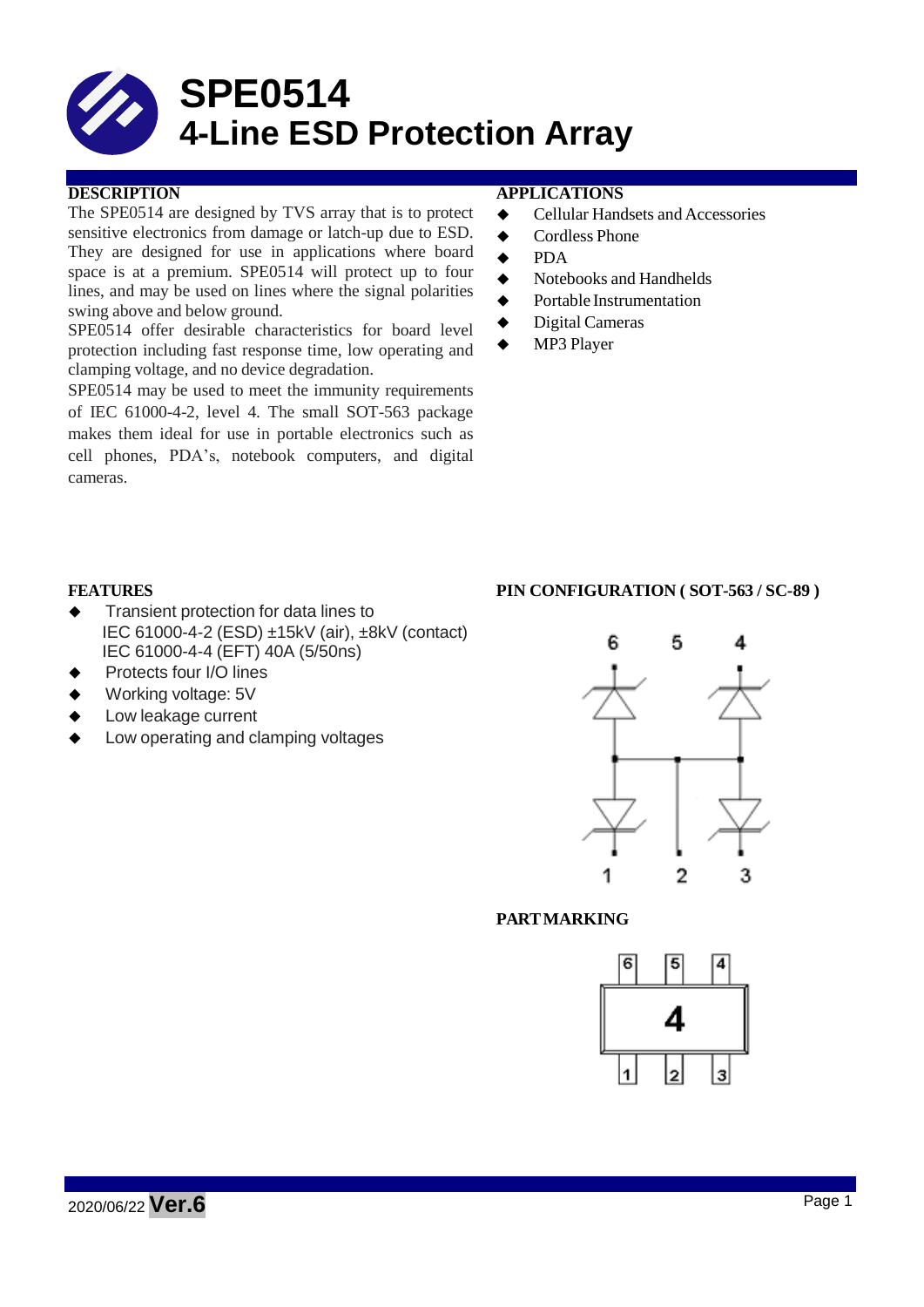

#### **ORDERINGINFORMATION**

| <b>Part Number</b> | Package | <b>Part Marking</b> |
|--------------------|---------|---------------------|
| SPE0514S56RGB      | SOT-563 |                     |

※ SPE0514S56RGB : Tape Reel ; Pb – Free ; Halogen -Free

# **ABSOULTE MAXIMUM RATINGS**

(TA=25℃ Unless otherwise noted)

| <b>Parameter</b>                                 | <b>Symbol</b> | <b>Typical</b> | Unit      |  |
|--------------------------------------------------|---------------|----------------|-----------|--|
| Peak Pulse Power ( $tp = 8/20 \mu s$ )           | Ppk           | 250            | W         |  |
| Maximum Peak Pulse Current ( $tp = 8/20 \mu s$ ) | Ipp           |                | A         |  |
| ESD per IEC $61000 - 4 - 2$ (Air)                | Vpp           | $\pm 15$       | <b>KV</b> |  |
| ESD per IEC $61000 - 4 - 2$ (Contact)            | Vpp           | $\pm 8$        | KV        |  |
| <b>Operating Junction Temperature</b>            | Tj            | $-55 \sim 125$ | ℃         |  |
| <b>Storage Temperature Range</b>                 | <b>TSTG</b>   | $-55 \sim 150$ | °∩        |  |
| Lead Soldering Temperature                       | Tī.           | 260(10sec)     | °∩        |  |

# **ELECTRICAL CHARACTERISTICS**

(TA=25℃ Unless otherwise noted)

| <b>Parameter</b>                 | <b>Symbol</b>  | <b>Conditions</b>                                  | Min. | <b>Typ</b> | Max. | Unit |
|----------------------------------|----------------|----------------------------------------------------|------|------------|------|------|
| Reverse Stand – Off<br>Voltage   | Vrwm           |                                                    |      |            |      | V    |
| <b>Reverse Breakdown Voltage</b> | <b>VBR</b>     | $It = 1mA$                                         | 6    |            |      | V    |
| <b>Reverse Leakage Current</b>   | IR             | VRWM = $5V$ , T= $25^{\circ}$ C                    |      | 0.01       |      | μA   |
| <b>Reverse Leakage Current</b>   | Ir             | $V_{\text{RWM}} = 3V$ , T=25°C                     |      | 0.01       | 0.5  | μA   |
| <b>Clamping Voltage</b>          | V <sub>C</sub> | $\text{Ipp} = 1 \text{A}$ , tp = 8/20 µs           |      |            | 11   | V    |
| <b>Clamping Voltage</b>          | Vc             | $\text{Ipp} = 7\text{A}$ , tp = 8/20 µs            |      |            | 15   | V    |
| <b>Junction Capacitance</b>      | Cj             | Between I/O Pin and GND<br>$V_R = 0V$ , $f = 1MHz$ |      | 10         | 20   | pF   |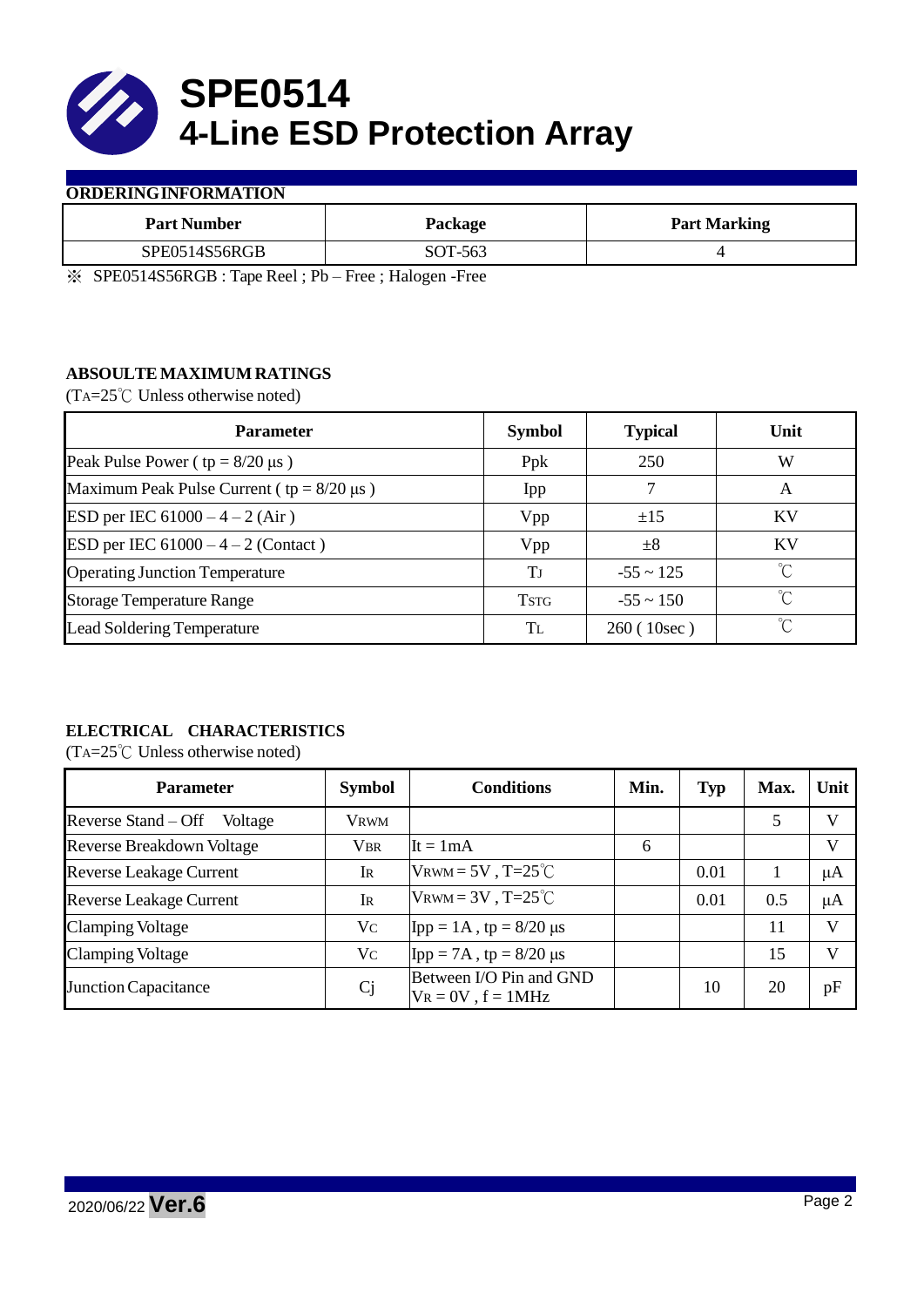

# **TYPICAL CHARACTERISTICS**



2020/06/22 **Ver.6** Page <sup>3</sup>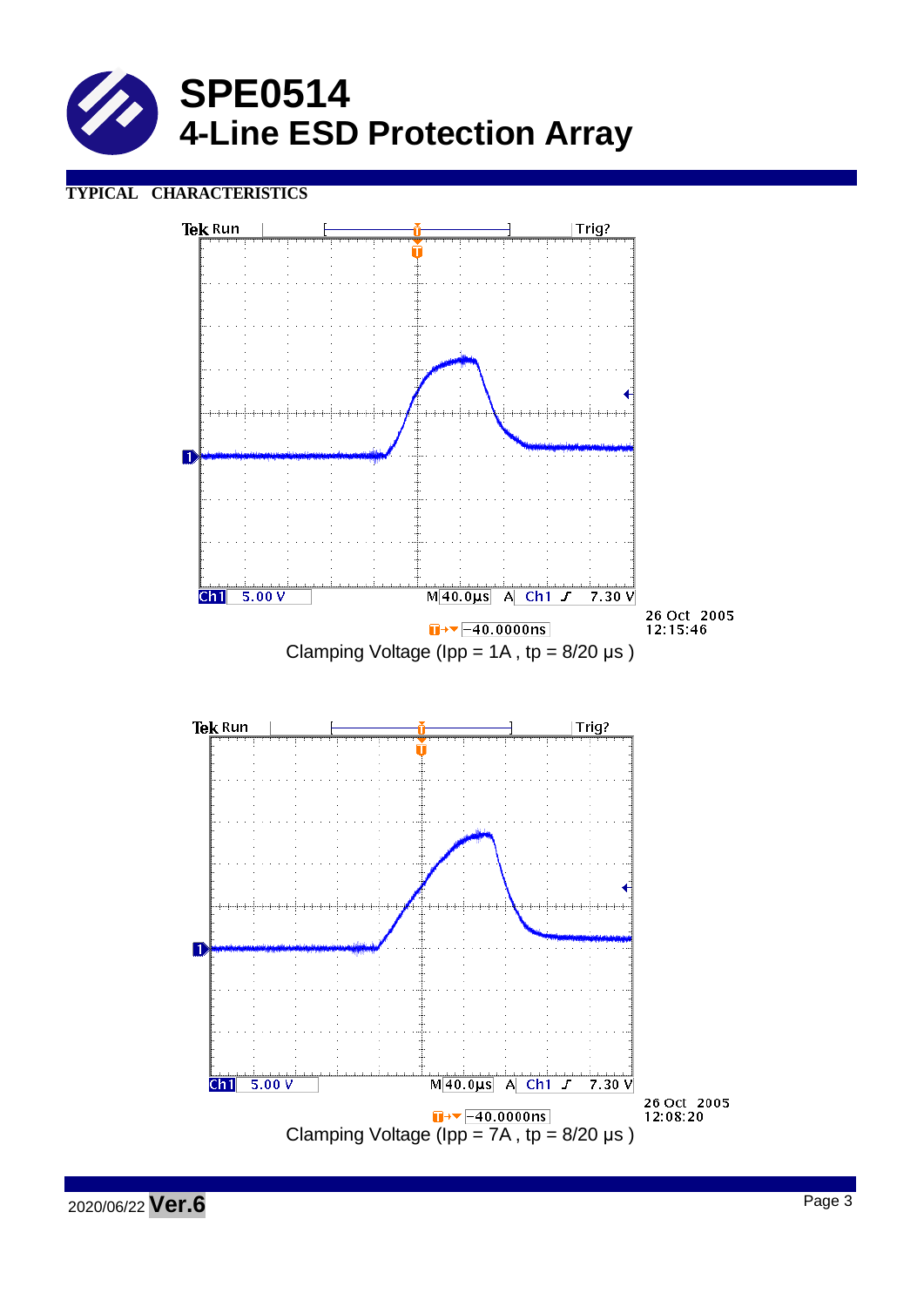

# **TYPICAL CHARACTERISTICS**





**Fig 1 : Junction Capacitance V.S Reverse Voltage Applied Fig 2 : Peak Plus Power V.S Exponential Plus Duration**



**Initial Junction Temperature**



**Fig 3 : Relative Variation of Peal Plus Power V.S Fig 4 : Forward Voltage Drop V.S Peak Forward Current**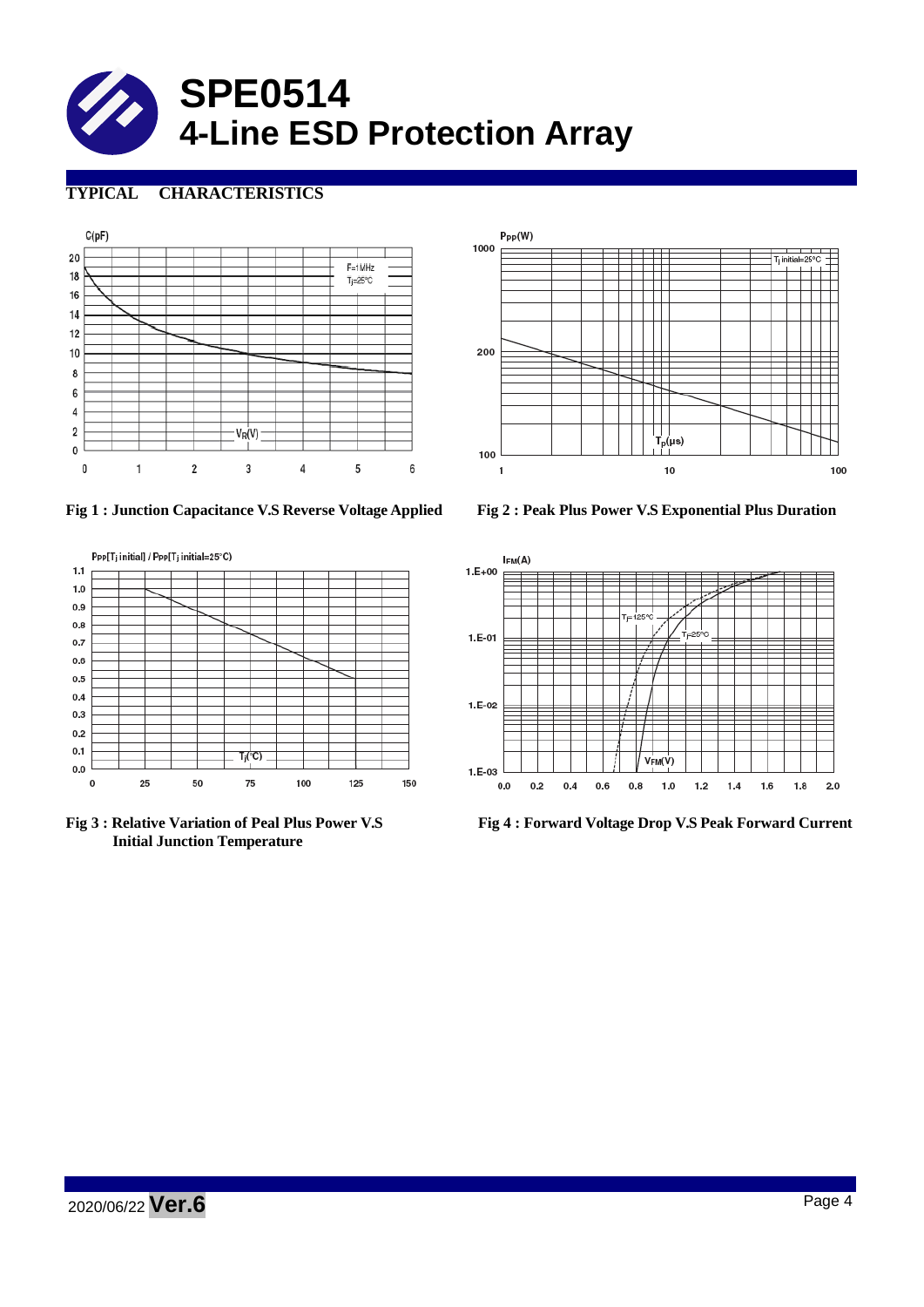

# **APPLICATION NOTE**

## **Device Connection for Protection of Four Data Lines**

SPE0514 is designed to protect up to four data lines. The device is connected as follows:

1. The TVS protection of four I/O lines is achieved by connecting pins 1, 3, 4 and 6 to the data lines. Pin 2 is connected to ground. The ground connection should be made directly to the ground plane for best results. The path length is kept as short as possible to reduce the effects of parasitic inductance.



#### **Circuit Board Layout Recommendations for Suppression of ESD**

Good circuit board layout is critical for the suppression of ESD induced transients. The following guidelines are recommended:

- 1. Place the TVS near the input terminals or connectors to restrict transient coupling.
- 2. Minimize the path length between the TVS and the protected line.
- 3. Minimize all conductive loops including power and ground loops.
- 4. The ESD transient return path to ground should be kept as short as possible.
- 5. Never run critical signals near board edges
- 6. Use ground planes whenever possible.